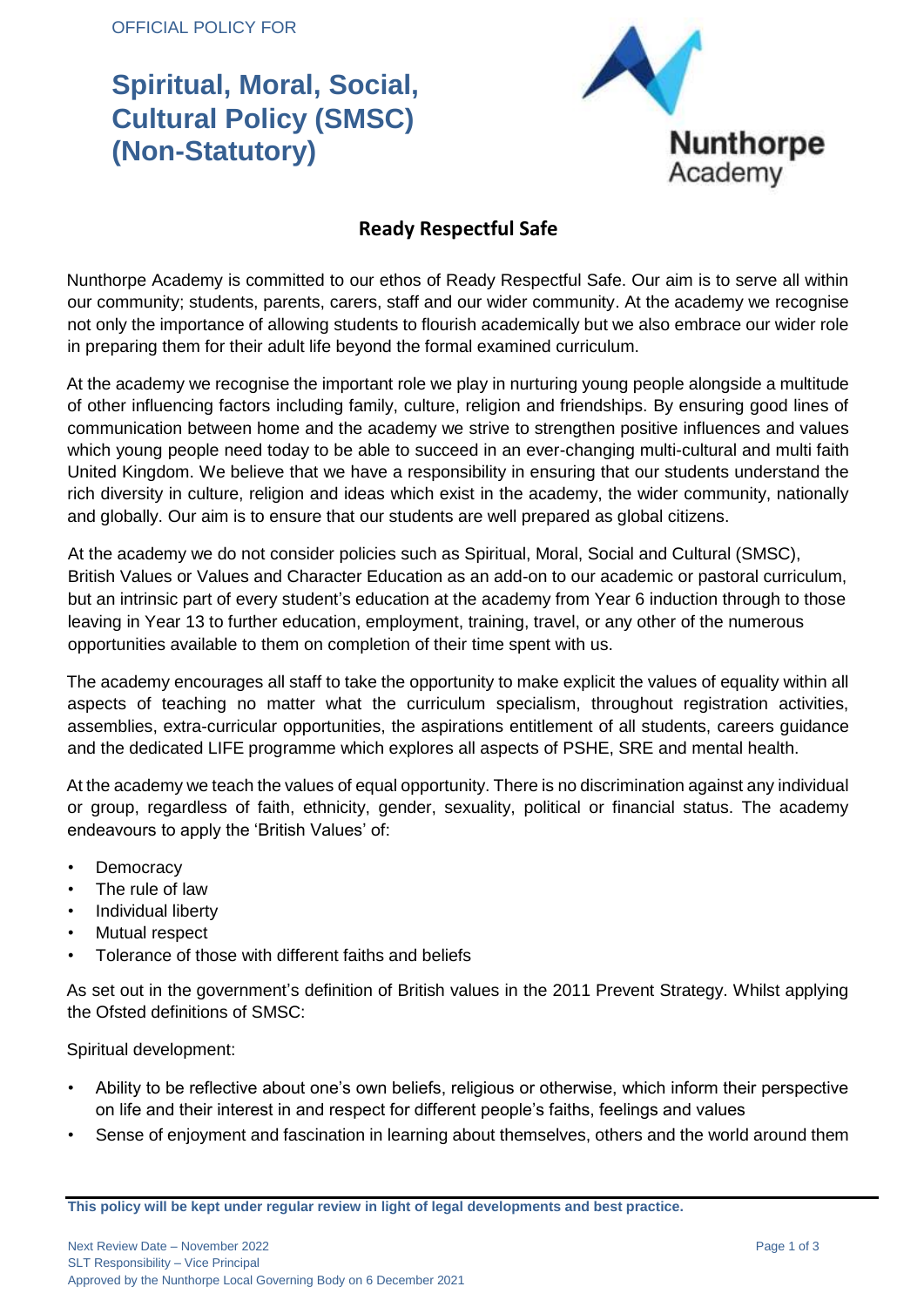## **Spiritual, Moral, Social, Cultural Policy (SMSC) (Non-Statutory)**



- Use of imagination and creativity in their learning
- Willingness to reflect on their experiences

#### Moral development:

- Ability to recognise the difference between right and wrong, readily apply this understanding in their own lives, and in so doing respect the civil and criminal law of England
- Understanding of the consequences of their behaviour and actions
- Interest in investigating, and offering reasoned views about, moral and ethical issues, and being able to understand and appreciate the viewpoints of others on these issues

#### Social development:

- Use of a range of social skills in different contexts, including working and socialising with people from different religious, ethnic and socio-economic backgrounds
- Willingness to participate in a variety of communities and social settings, including by volunteering, cooperating well with others and being able to resolve conflicts effectively
- Acceptance and engagement with the fundamental British values of democracy, the rule of law, individual liberty and respect and tolerance of those with different faiths and beliefs; they develop and demonstrate skills and attitudes that will allow them to participate fully in and contribute positively to life in modern Britain.

#### Cultural development:

- Understanding and appreciation of the wide range of cultural influences that have shaped their own heritage and that of others
- Understanding and appreciation of the range of different cultures within school and further afield as an essential element of their preparation for life in modern Britain
- Knowledge of Britain's democratic parliamentary system and its central role in shaping our history and values, and in contributing to develop Britain
- Willingness to participate in and respond positively to artistic, musical, sporting and cultural opportunities
- Interest in exploring, improving understanding of and showing respect to different faiths and cultural diversity and the extent to which they understand, accept, respect and celebrate diversity, as shown by their tolerance and attitudes towards different religious, ethnic, socio-economic groups in local, national and global communities.

All staff are expected to apply the above when interacting with students. Staff should model academy expectations, encourage open thoughtful questioning by students and challenge statements and/or opinions which do not allow another student's spiritual, moral, social, cultural development, or mental or physical wellbeing to thrive.

In developing schemes of work, pastoral and curriculum progression maps, learner plans, and all other activities staff will audit the quality and nature of opportunities for students to enhance their extended

**This policy will be kept under regular review in light of legal developments and best practice.**